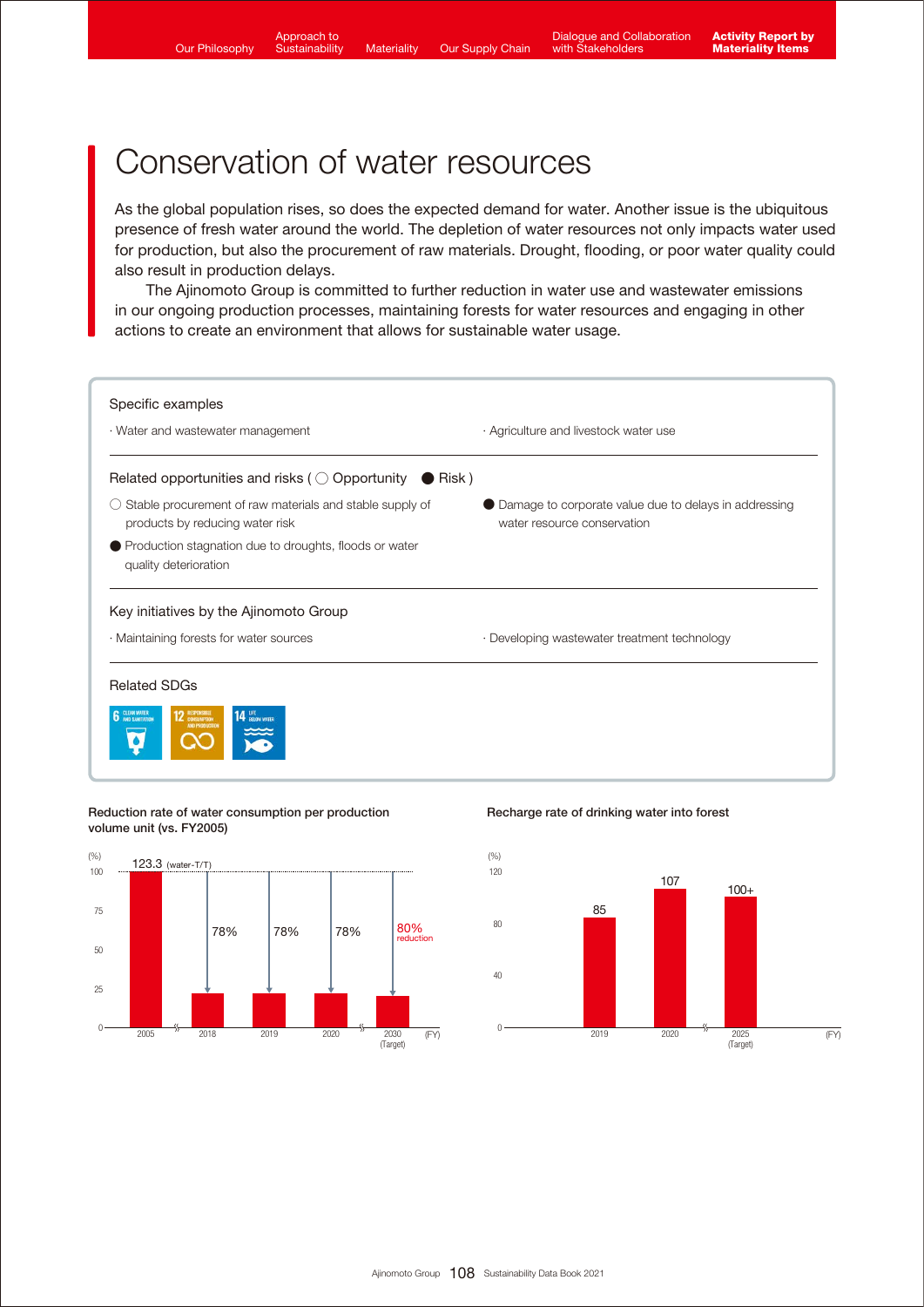# Conservation of Water Resources

## Performance

GRI303-3 GRI303-4 GRI303-5 GRI307-DMA

 $\overline{5}$  P<sub>68</sub> [> Environmental](https://www.ajinomoto.co.jp/company/en/ir/library/databook/main/08/teaserItems1/0/linkList/00/link/SDB2021_appendix_env_en.pdf)  Data [> CDP Water](https://www.ajinomoto.com/sustainability/pdf/2021/Ajinomoto_CDP_Water_2021.pdf)  **Security** 

# Conservation of water resources in production processes

The Ajinomoto Group used 64,406,000 kiloliters of water in fiscal 2020, with the top five countries including Japan, France, and Thailand making up 87% of the total. The ratio of water consumed in locations with high water stress<sup>[1]</sup> was less than 1%. The Group aims to reduce water consumption per production volume unit (intensity) by 80% by fiscal 2030 (compared with fiscal 2005). During fiscal 2020, we reduced water usage by 157,457,000 kiloliters compared to our base year, achieving our yearly goal of 78% reduction in water usage per production volume unit (intensity). Substances of concern in wastewater are BOD and nitrogen. Total emissions for BOD in fiscal 2020 were 284 tons and 538 tons for nitrogen. We will continue in fiscal 2021 to implement water-saving measures and improve production processes in every facility.

 We encourage our suppliers to disclose water impacts in our supply chains through the CDP supply chain program.

[1] Only Peru is applicable for the Ajinomoto Group.

### Water usage volumes by area<sup>[2]</sup> (Fiscal 2020)



[2] Turkey is included in Asia/Africa.

#### Reduction rate of water consumption per production volume unit

|                                                                                | FY2020        |        | FY2021        | FY2030        |
|--------------------------------------------------------------------------------|---------------|--------|---------------|---------------|
|                                                                                | <b>Target</b> | Result | <b>Target</b> | <b>Target</b> |
| Reduction rate of water consumption per<br>production volume unit (vs. FY2005) | 78%           | 78%    | 78%           | 80%           |